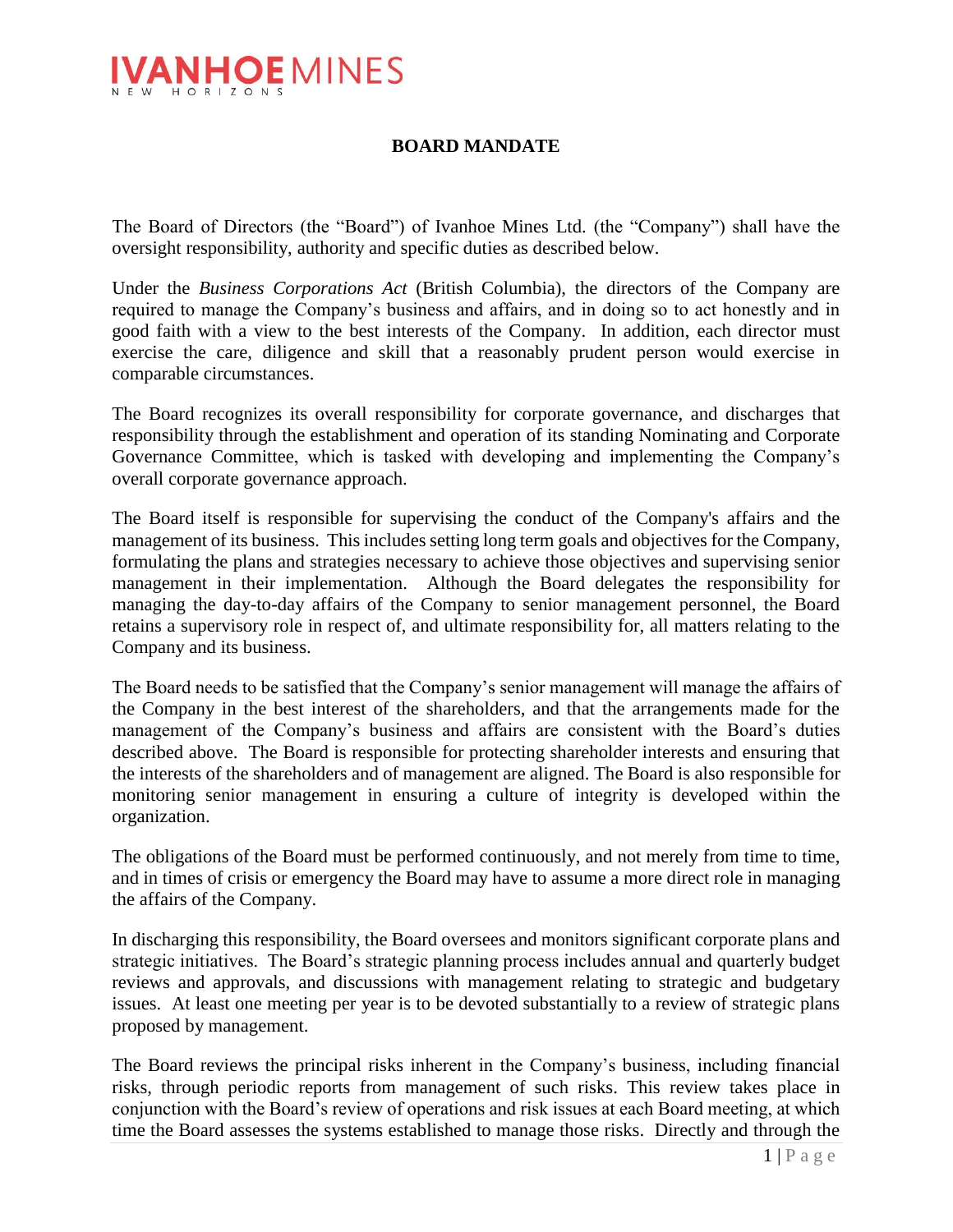Audit Committee, the Board also assesses the integrity of the internal financial and accounting controls and information technology systems.

In addition to those matters that must, by law, be approved by the Board, the Board is required to approve annual operating and capital budgets, any material dispositions, acquisitions and investments outside of the ordinary course of business or not provided for in the approved budgets, long-term strategy, organizational development plans and the appointment of senior executive officers. Management is authorized to act, without Board approval, on all ordinary course matters relating to the Company's business.

The Board also expects management to provide the directors on a timely basis with information concerning the business and affairs of the Company, including financial and operating information and information concerning industry developments as they occur, all with a view to enabling the Board to discharge its stewardship obligations effectively. The Board expects management to develop and implement appropriate internal controls and management systems in order to ensure this is achieved.

The Board expects management to efficiently implement its strategic plans for the Company, to keep the Board fully apprised of its progress in doing so and to be fully accountable to the Board in respect to all matters for which it has been assigned responsibility.

The Board is also responsible for adopting a communications policy and strategy for the Company. In doing so, the Board has instructed management to maintain procedures to monitor and promptly address shareholder concerns and has directed and will continue to direct management to apprise the Board of any major concerns expressed by shareholders. The Board, including through its committees as well as management, has also instructed that procedures be established and monitored to address employee and other stakeholder concerns.

Each Committee of the Board is empowered to engage external advisors as it sees fit. Any individual director is entitled to engage an outside advisor at the expense of the Company provided such director has obtained the approval of the Nominating and Corporate Governance Committee to do so.

The roles of Chairman, Chief Executive Officer, President, Chief Financial Officer and Lead Director (if any) will be as set forth in position statements as may be established by the Board from time to time.

This Mandate will be reviewed periodically by the Board of Directors of the Company and supplemented as required from time to time.

## **The Roles of the Board of Directors**

The Board fulfills its mandate through direct and indirect oversight, setting and monitoring policy, appointing committees, and appointing the officers of the Company. Specific responsibilities include the following:

- 1. Approving the issuance of any securities of the Company.
- 2. Approving the incurrence of any debt by the Company outside the ordinary course of business.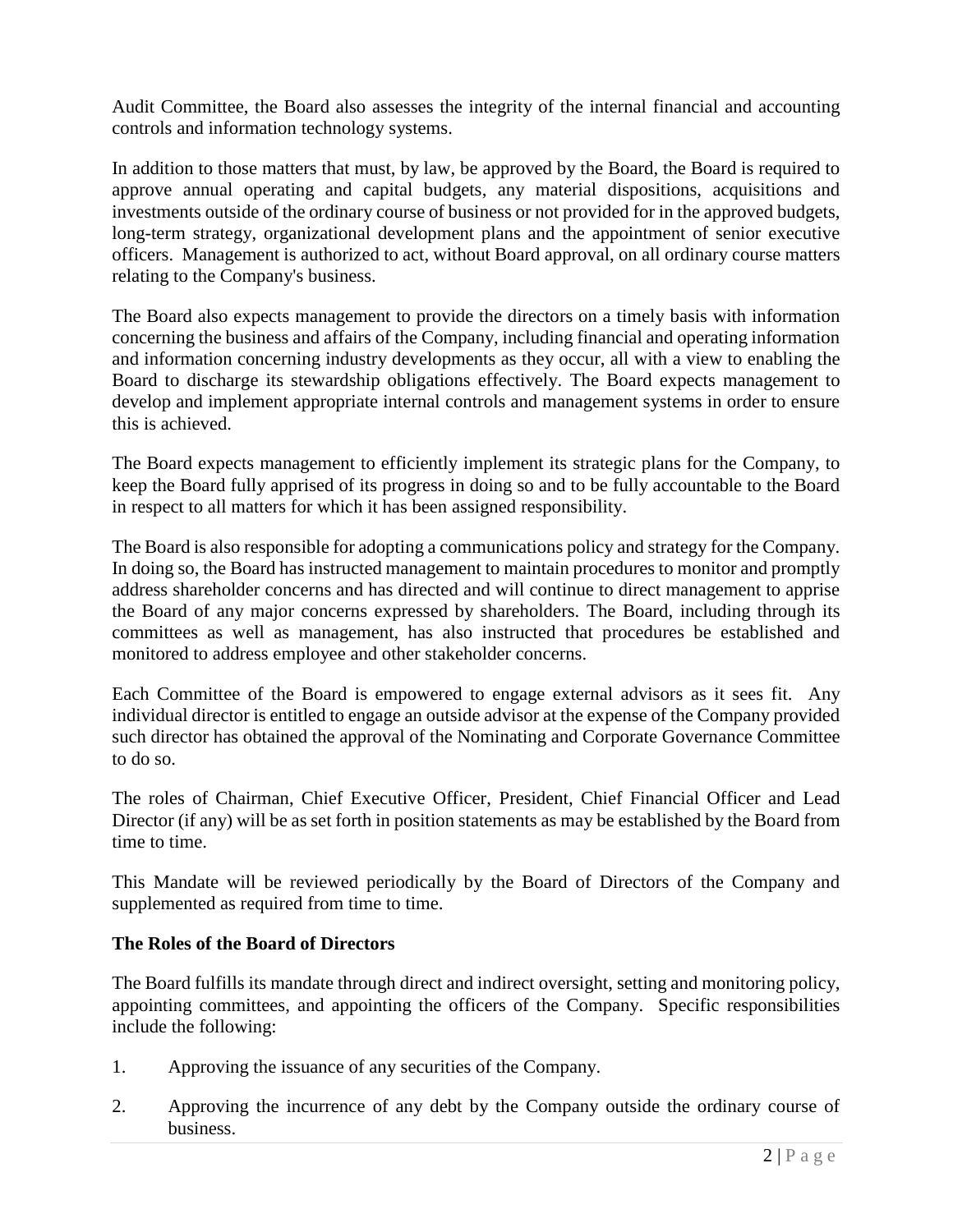- 3. Reviewing and approving the annual and quarterly capital and operating budgets and monitoring the Company's performance against such budgets.
- 4. Reviewing and approving major deviations from the capital and operating budgets.
- 5. Approving the audited annual financial statements and interim financial statements, including the Management Discussion & Analysis, information circulars, annual information forms, annual reports, offering memorandums and prospectuses.
- 6. Approving material investments, dispositions and joint ventures, and approving any other major initiatives outside the scope of approved budgets.
- 7. Reviewing and approving the Company's strategic plans, adopting a strategic planning process and monitoring the Company's performance.
- 8. Ensuring that the Board receives from senior executives the information and input required to enable the Board to effectively perform its duties.
- 9. Reviewing management's implementation of appropriate community and sustainable development stewardship and health and safety management systems, taking into consideration applicable laws, Company policies and accepted practices in the mining industry.
- 10. Reviewing and approving the Company's securities-based compensation plans.
- 11. Determining the composition, structure, processes, and characteristics of the Board and the terms of reference of committees of the Board, and establishing a process for monitoring the Board and its directors on an ongoing basis.
- 12. Appointing a Nominating and Corporate Governance Committee, an Audit Committee, a Compensation and Human Resources Committee and other Board Committees and delegating to any such committees powers of the Board as appropriate and legally permissible.
- 13. Nominating the candidates for the Board to the shareholders, based on recommendations from the Nominating and Corporate Governance Committee.
- 14. Ensuring an appropriate orientation and education program for new directors is provided.
- 15. Determining whether individual directors meet the requirements for independence under applicable regulatory requirements.
- 16. Monitoring the ethical conduct of the Company and ensuring that it complies with applicable legal and regulatory requirements.
- 17. Ensuring that the directors that are independent of management have the opportunity to meet regularly.
- 18. Reviewing this Mandate and other Board policies and terms of reference for Committees in place from time to time and propose modifications as applicable.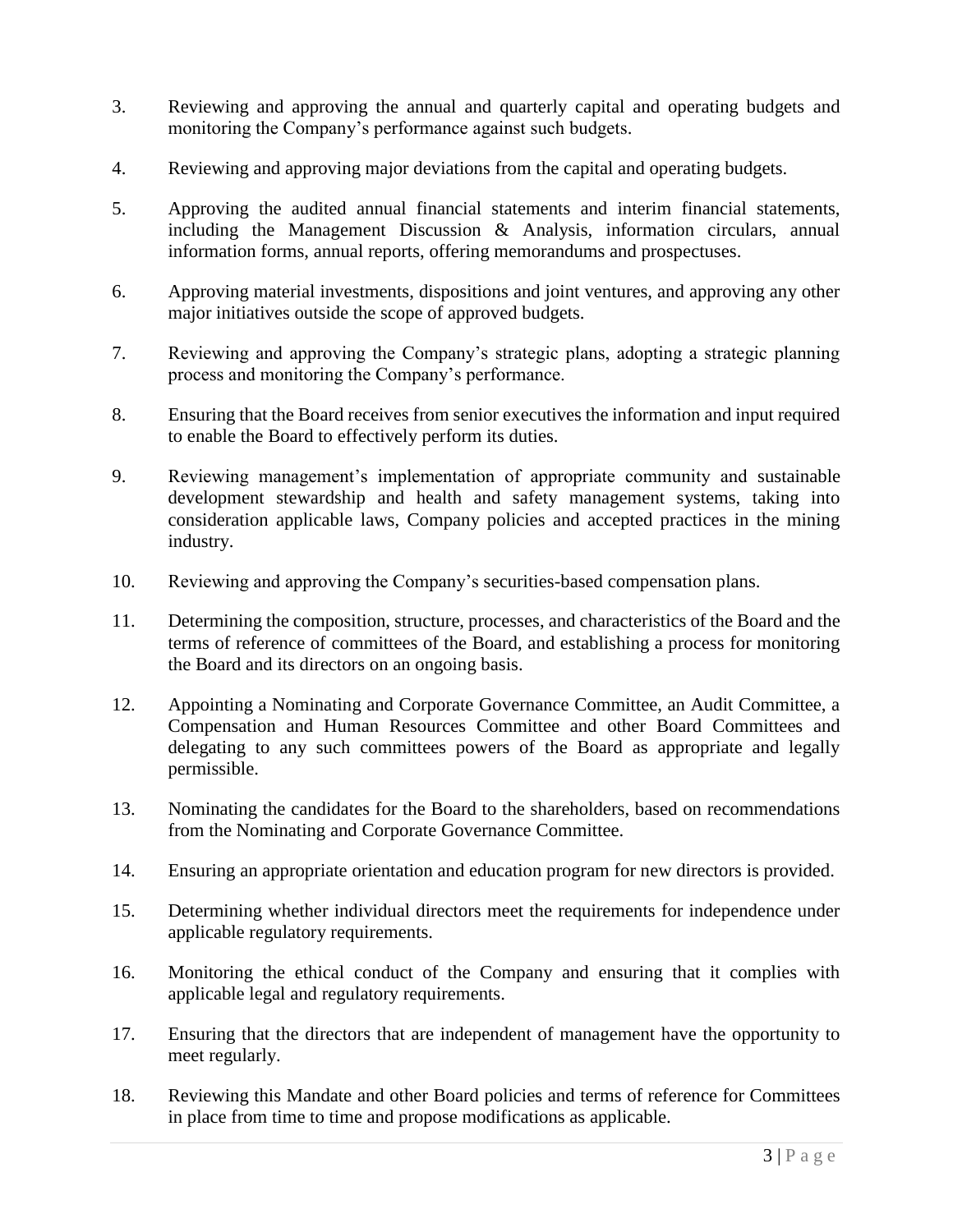- 19. Appointing and monitoring the performance of senior management, formulating succession plans for senior management and the Board and, with the advice of the Compensation and Human Resources Committee, approving the compensation of senior management.
- 20. Ensuring policies and processes are in place for identifying and assessing principal business risks and opportunities for the Company, addressing the extent to which such risks are acceptable to the Company, and ensuring that appropriate systems are in place to manage risks.
- 21. Ensuring policies and processes are in place to ensure the integrity of the Company's internal controls, financial reporting systems, information technology systems and cybersecurity.
- 22. Ensuring appropriate policies and processes are in place to ensure the Company's compliance with applicable laws and regulations, including timely disclosure of relevant corporate information and regulatory reporting.
- 23. Exercising direct control during periods of crisis.
- 24. Serving as a source of advice to senior management, based on directors' particular backgrounds and experience.
- 25. Ensuring that the directors have direct access to management and, as necessary and appropriate, independent advisors.
- 26. Ensuring evaluations of the effectiveness of the Board, its Committees and individual directors are carried out at least annually.

## **Organization of the Board of Directors**

- Independence: The Company monitors best practices recommendations and seeks to comply with the corporate governance guidance relating to the composition and independence of board and committee members under applicable legislation and stock exchange rules by the date of the effectiveness of such guidance and rules or earlier and, through the Nominating and Corporate Governance Committee, to identify additional qualified board candidates where needed to meet such requirements.
- Fees: The Board shall establish guidelines for determining the form and amount of director compensation.
- Committees: The Company has an Audit Committee, Compensation and Human Resources Committee, Nominating and Corporate Governance Committee, Sustainability Committee and Technical Committee. The Company will have such other committees of the Board as may be required from time to time.